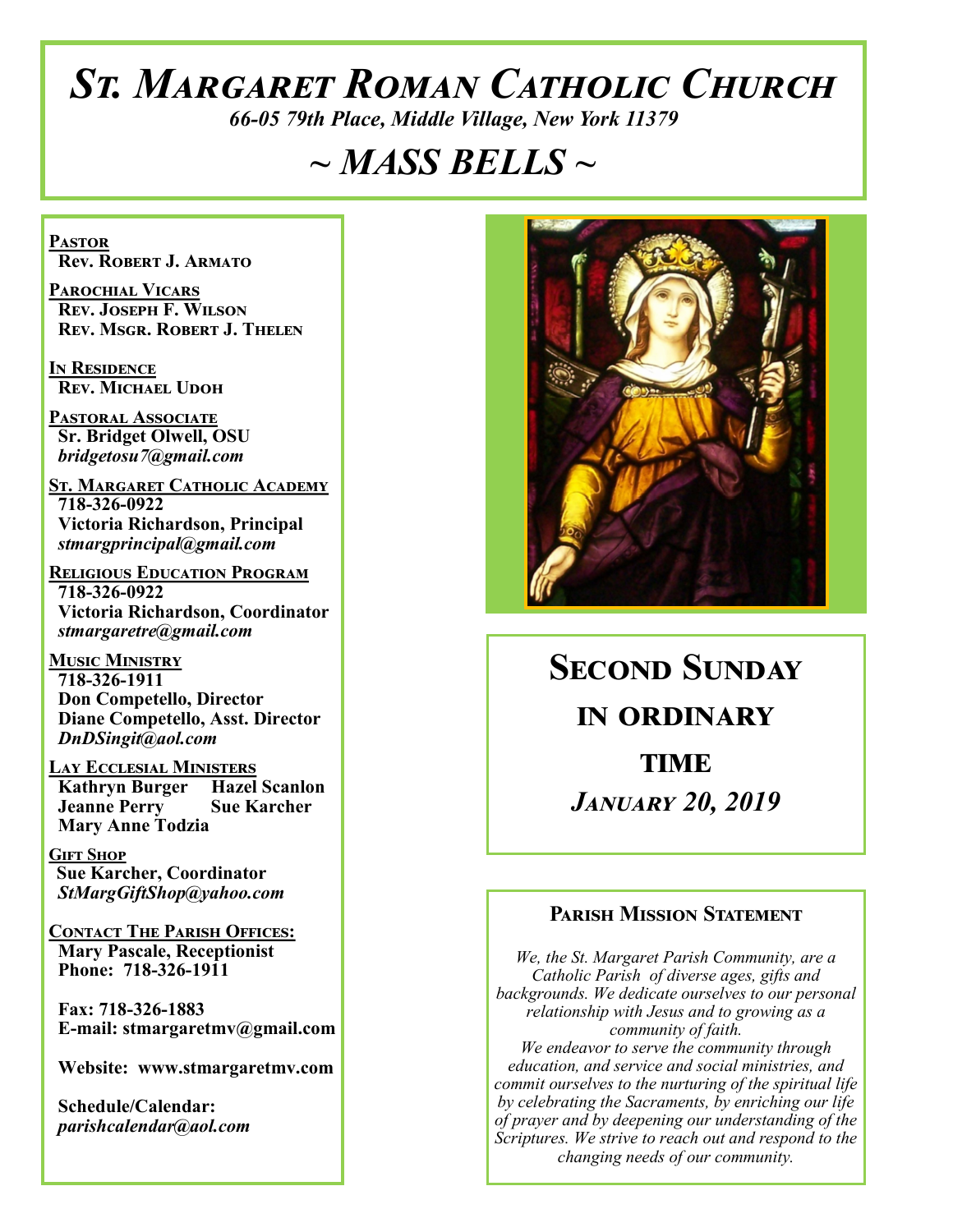### *MASSES FOR THE WEEK*

| <b>JANUARY 20 - SECOND SUNDAY</b><br><b>IN ORDINARY TIME</b><br>Thomas Mazza<br>Giovanni Uglialoro/Vincenza, Mariano<br>e Salvatore Palmeri/Salvatore Pistone/ |
|----------------------------------------------------------------------------------------------------------------------------------------------------------------|
| Vito Sanfilippo/<br>People of the Parish<br>Magdalena Nadler<br>Giusippina Ferrara-Riccioli                                                                    |
| <b>JANUARY 21 - ST. AGNES/MARTIN</b><br><b>LUTHER KING, JR. HOLIDAY</b>                                                                                        |
| Eileen G. Hinrichs                                                                                                                                             |
| <b>JANUARY 22 - DAY OF PRAYER</b><br>FOR THE LEGAL PROTECTION OF<br><b>UNBORN CHILDREN</b><br>Antoinette Bonventre                                             |
| <b>Fred Basedow</b>                                                                                                                                            |
| <b>JANUARY 23 - ST. VINCENT</b><br>Domenico Raccuglia<br>Eta M. Tierney                                                                                        |
| <b>JANUARY 24 - ST. FRANCIS deSALES</b><br>Jacob M. & Miriam J. Weiner<br>Maria Doren                                                                          |
| <b>JANUARY 25 - THE CONVERSION</b><br>OF ST. PAUL                                                                                                              |
| Mina Sippenauer (ANNI)<br>Welfare of Victoria Gromada (BIRTH)                                                                                                  |
| <b>JANUARY 26 - STS. TIMOTHY/TITUS</b><br><b>COLLECTIVE: Thomas Farrenkopf/</b><br>Gerald McDonald (BIRTH)/                                                    |
| Helen DiSalvo                                                                                                                                                  |
| JANUARY 27 - THIRD SUNDAY<br><b>IN ORDINARY TIME</b>                                                                                                           |
| <b>Ron Mahler</b><br>Anthony Lopresti/Daniele Bussa/Salvatore<br>Pistone/Luigi, Michael e Savario Bosco/                                                       |
| Ida, Fannie & Josephine Spadafora<br>People of the Parish<br>Safe delivery for Ewa Gromada                                                                     |
|                                                                                                                                                                |

#### **THE RECTORY WILL BE CLOSED**

**ON MONDAY, JANUARY 21,**

**IN OBSERVANCE OF MARTIN LUTHER KING, JR. HOLIDAY**

**MASS IS AT 9:00AM ONLY**

# **PARISH INFORMATION**

**The Rectory office is open Monday - Friday - 9 am to Noon, and 1 pm to 5pm Tuesday & Wednesday evenings 5-7pm Saturday - by appointment Sunday - closed**

**CONFESSIONS** - Saturday, 4:00-4:45pm, or by appointment with a priest.

**NOVENA** to Our Lady of the Miraculous Medal Mondays after the 9am Mass.

**BIBLE STUDY CLASS -** Monday, at 1:00pm in the Convent Meeting Room.

**BAPTISMS** take place on the 1st and 3rd Sundays of the month. Please call the rectory for an appointment and to register your child.

**WEDDINGS MUST** be scheduled at least six months in advance by appointment with a priest or a deacon. Please call the rectory office. For marriage preparation information visit www.pre-cana.org.

**THE ENGLISH CHOIR** rehearses on Tuesday, at 7 pm in the Church. Tenors and baritones needed!

**IL CORO ITALIANO** prattica ogni Domenica prima della Messa Italiana.

**THE YOUTH CHOIR** rehearses on Thursday, from 6-7 pm in the Church. For more info, DnDsingit@aol.com

**BOY SCOUT TROOP #119** meets on Tuesdays from 7:15-9 pm in the Parish Hall. New members are welcome, age 10 1/2 & up. Call Mr. Krzewski, 718-894-4099.

**CUB PACK #119** meets on Mondays from 7-8:30 pm in the Parish Hall. New members welcome, age 6 to 10-1/2. Call Mr. Krzewski, 718-894-4099.

**SENIOR CITIZENS** meet every Wednesday at 12 Noon in the Parish Center.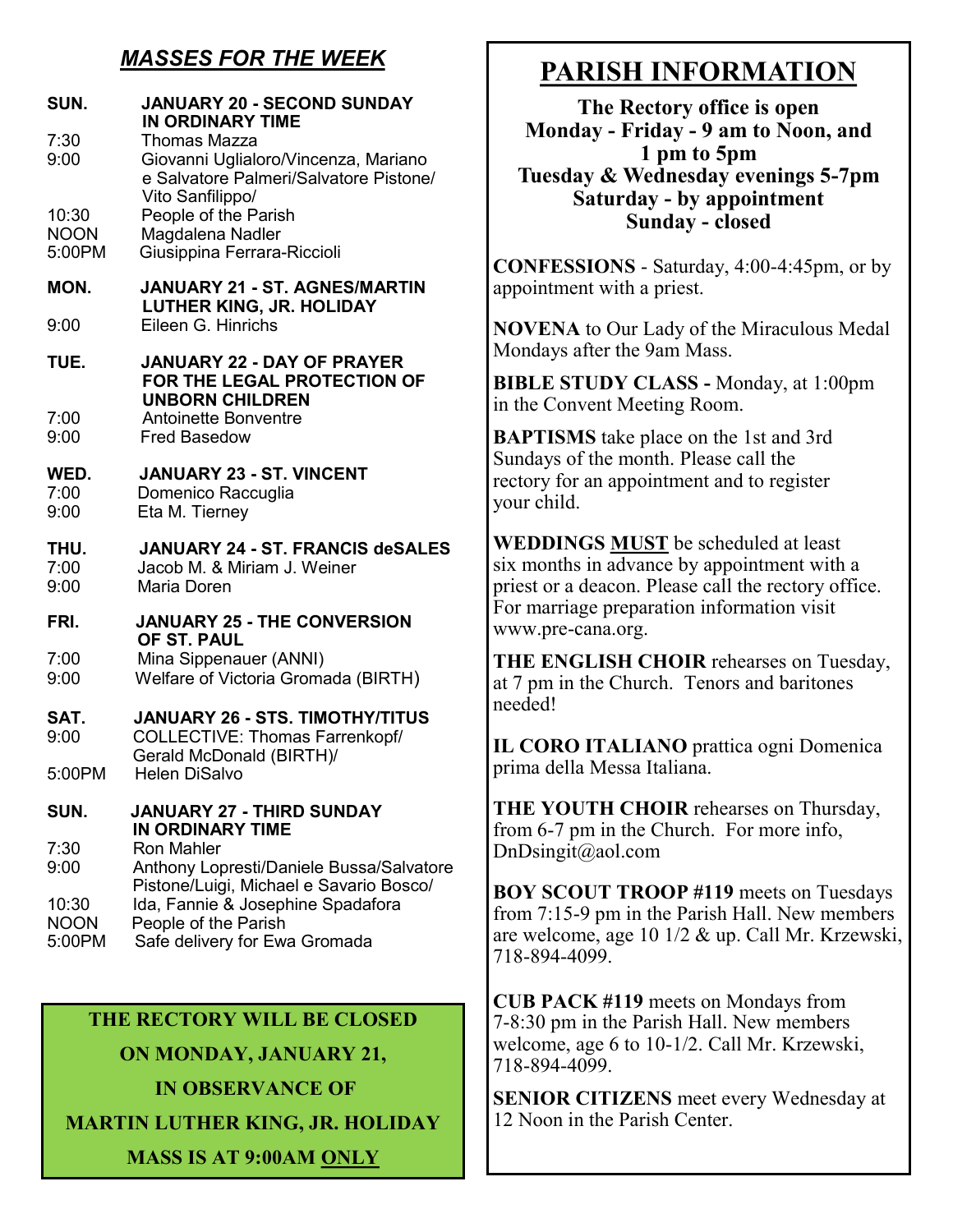# PLEASE PRAY FOR OUR SICK

Karen Guarascio, Connie Faccibene, Linda Frazier, Cari Ann Falk-LoBello, Glen Falk, Ronald Frazier, John Downer, Robert Sabini, Lee Falk, Scott White, Baby McKinley Kelleher, Sean Harrison, Justin James Quirke, Elizabeth Ott, Marion Caracciola, Baby Keila Mary Champoli, The Ferrugio Family, Sandra Slattery, Richard Santangelo, Joseph Simon, James Taylor, James Leung, Dr. Joan Virostko, Alfie Poje, Margaret Cosentino, Ann Pompeo, Larry Dumbra, Bob Marvin, Joseph O'Brien, Katie Bryzgornia, Daniel Fox, Domenica Millitello, Caterina D'Anna, Evelyn Mojica, Immaculate Marge D'Elia, Carol Arevalo, Jim O'Driscoll, Victoria Lippolis, Mary Rigovich, Matteo Sabini, Charles Schaaf, Alvaro Andres Gonzalez, Luis Sanchez, Billy Gillespie, George McGarry, Cathie Greulich, Anthony Bruno, Charles G. Krzewski, John Wert, Joseph Stubbs, Bob & Karen Schaefer, Michael Hirst, Mary Harrison, John Murphy, Anne McGinnis, Richard Santangelo, Norma Voyer, Vicky Turato, Adriana Caruso, Julio Pelaez, Maritza Gutierrez, Graciela Mora, Cindy Mulore, Salvatore Tuttolomondo, Gloria Mojica, Gloria Pemaj, Anne Gorian,

*The names will remain for 3 months, please call 718-326-1911 and ask for continued prayers.*

## **Prayer Requests**

**Pray for vocations to the Priesthood and Religious Life.** 

**Please pray for our men and women from our Parish serving in the defense of our country:** 

**Lt. Col. Thomas Frohnhoefer Sgt. Robert A. Domenici** 



#### *WE RECALL OUR BELOVED DECEASED*

 *Especially, Joseph Costa, Gemma Bernaudo*

*May they rest in Christ's Peace!*

# *MEMORIALS*

#### *WINE & HOST THIS WEEK*

*are offered in memory of John Stimpfel at the request of John & Maria Schell.* 

*LAMP & CANDLE THIS WEEK*

*are offered in memory of Anna Scarpa.* 

## *TABERNACLE LAMP THIS WEEK*

*is lit in memory of Eta M. Tierney.*

### **TODAY'S READINGS**

 *Second Sunday in Ordinary Time*

Is 62:1-5 Ps 96:1-2, 2-3, 7-8, 9-10 1 Cor 12:4-11 Jn 2:1-11

#### **READINGS FOR THE WEEK**

| Monday:    | Heb 5:1-10<br>Ps 110:1, 2, 3, 4<br>Mk 2:18-22                                                                 |
|------------|---------------------------------------------------------------------------------------------------------------|
| Tuesday:   | Heb $6:10-20$<br>Ps 111:1-2, 4-5, 9 and 10c<br>Mk 2:23-28                                                     |
| Wednesday: | Heb 7:1-3, 15-17<br>Ps 110:1, 2, 3, 4<br>$Mk$ 3:1-6                                                           |
| Thursday:  | Heb 7:25-8:6<br>Ps 40:7-8a, 8b-9, 10, 17<br>Mk 3:7-12                                                         |
| Friday:    | Acts 22:3-16 or Acts 9:1-22<br>Ps 117:1bc, 2<br>Mk 16:15-18                                                   |
| Saturday:  | 2 Tm 1:1-8 or Ti 1:1-5<br>Ps 96:1-2a, 2b-3, 7-8a, 10<br>Mk 3:20-21                                            |
| Sunday:    | Neh 8:2-4a, 5-6, 8-10<br>Ps 19:8, 9, 10, 15<br>1 Cor $12:12-30$ or<br>1 Cor 12:12-14, 27<br>Lk 1:1-4, 4:14-21 |
|            |                                                                                                               |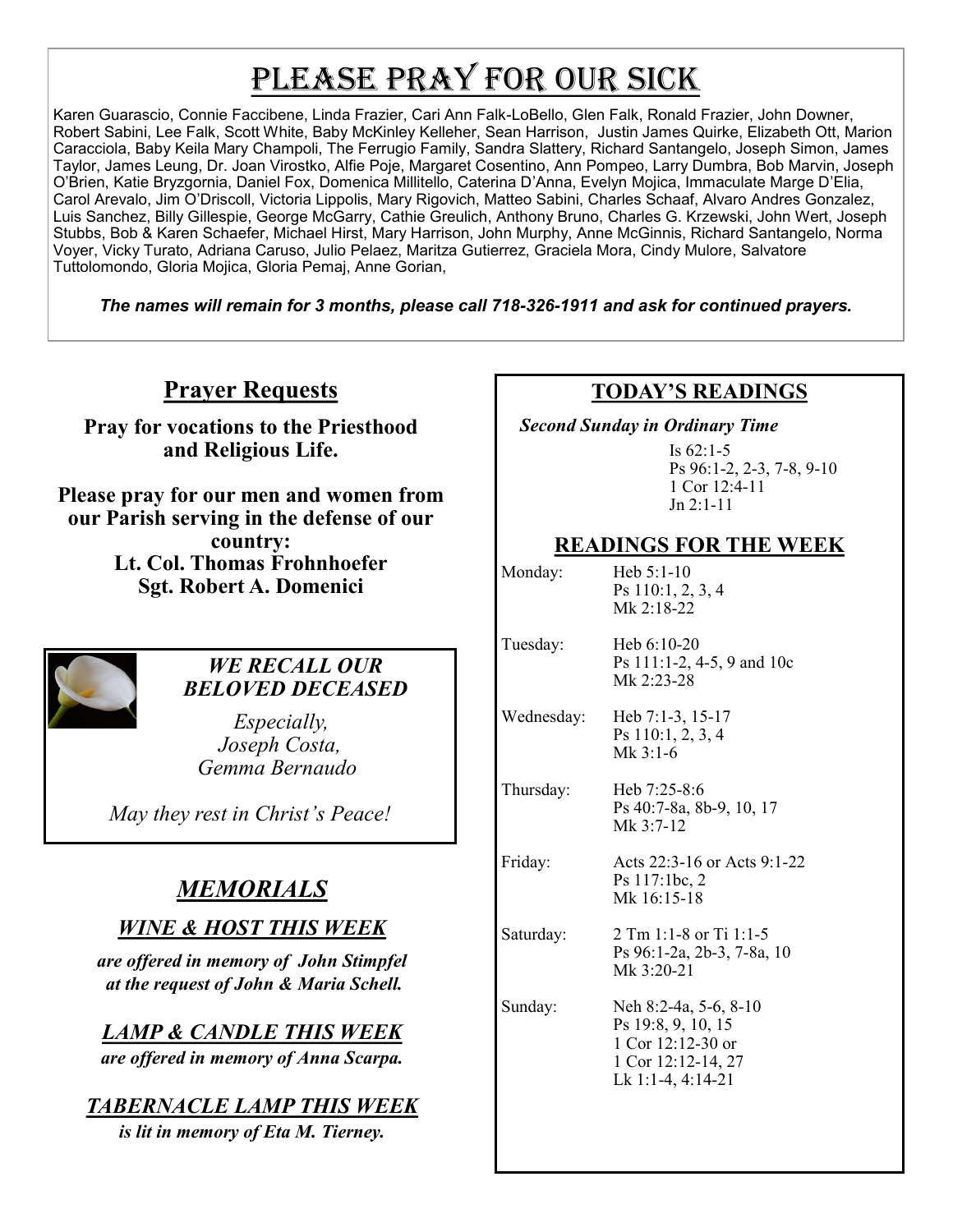#### **BOY SCOUT TROOP #119**

 is sponsoring a Post-Holiday Food Drive in order to replenish the pantry since the Holidays. They are asking that parishioners donate 2-3 non-perishable food items, between now and mid February.

 Food items can be dropped off in the vestibule of the church or at the food pantry on Wednesdays and Saturdays, between 10am and 12 Noon.

 We thank you for your generosity, and wish you and yours a happy and healthy New Year!

#### **LENTEN SERVICE**

 This Lent, we will talk through the Mass using Bishop Barron's DVD series *"THE MASS".*

 Bishop Barron created and filmed *"THE MASS"* to help Catholics understand what the Mass is really about. He will take us through the major parts of the Mass in detail. He says the Mass is beauty and mystery (and who doesn't love a good mystery?). Once we truly understand and believe, we will embrace the privilege of attending Mass and hopefully be able to share that enthusiasm with others.

 Treat yourself and allow yourself to be transformed through insights on this most privileged and intimate encounter with our Lord Jesus Christ.

 Registration for this 6-week program will be held on February 9/10 and February 16/17. Sessions will be held Monday evenings at 7:00pm and Wednesday mornings at 11:00am, beginning the week of February 25th.

#### **PARISH REGISTRATION**

 Very often, people come to the Rectory asking for a certificate or letter attesting to their being active members of our Parish. That's hard for us to do, if there is no record of their being registered.

 All families worshiping here at St. Margaret's are encouraged to register with the Rectory Offices. All you have to do is complete the following information and drop it into the collection basket. We'll take it from there.

Name:

Address:

Phone #:  $($   $)$ -

#### **ASSOCIATED VINCENTIAN CHARITIES OF BROOKLYN GIVES BACK**

 For each car, truck, or van, running or not, The Associated Vincentian Charities will give back to our parish \$75-\$200 per vehicle. If you, a family member, or friend have an old or neglected vehicle that is not being used, please call 718-491-2525, or go on-line at svdpauto-brooklynqueens.org. IRS Tax deduction/Free Towing/Any Condition. Thank you for your participation!

#### **Sexual Abuse Reporting**

Call the toll-free, NY State hotline, **1-800-342-3720,** or the toll-free, Diocesan number, **1-888-634-4499,** to report *any possible sexual abuse of children or adults* by anyone. Both lines are confidential.

# **SAVE THE DATE FOR IRISH NIGHT SATURDAY, MARCH 2, 2019 DETAILS WILL FOLLOW!**



#### **DEFENSIVE DRIVING COURSE**

will be given in St. Margaret Catholic Academy Library on **SATURDAY, MARCH 2ND** from 9:00am to 3:30pm. **THE COST:** \$45.00 per person **THE BENEFITS:** 10% discount on liability and collision insurance for 3 years. Up to 4 points deducted from your driving record. **CONTACT:** Sister Bridget at **718-326-1911** for more information or to register.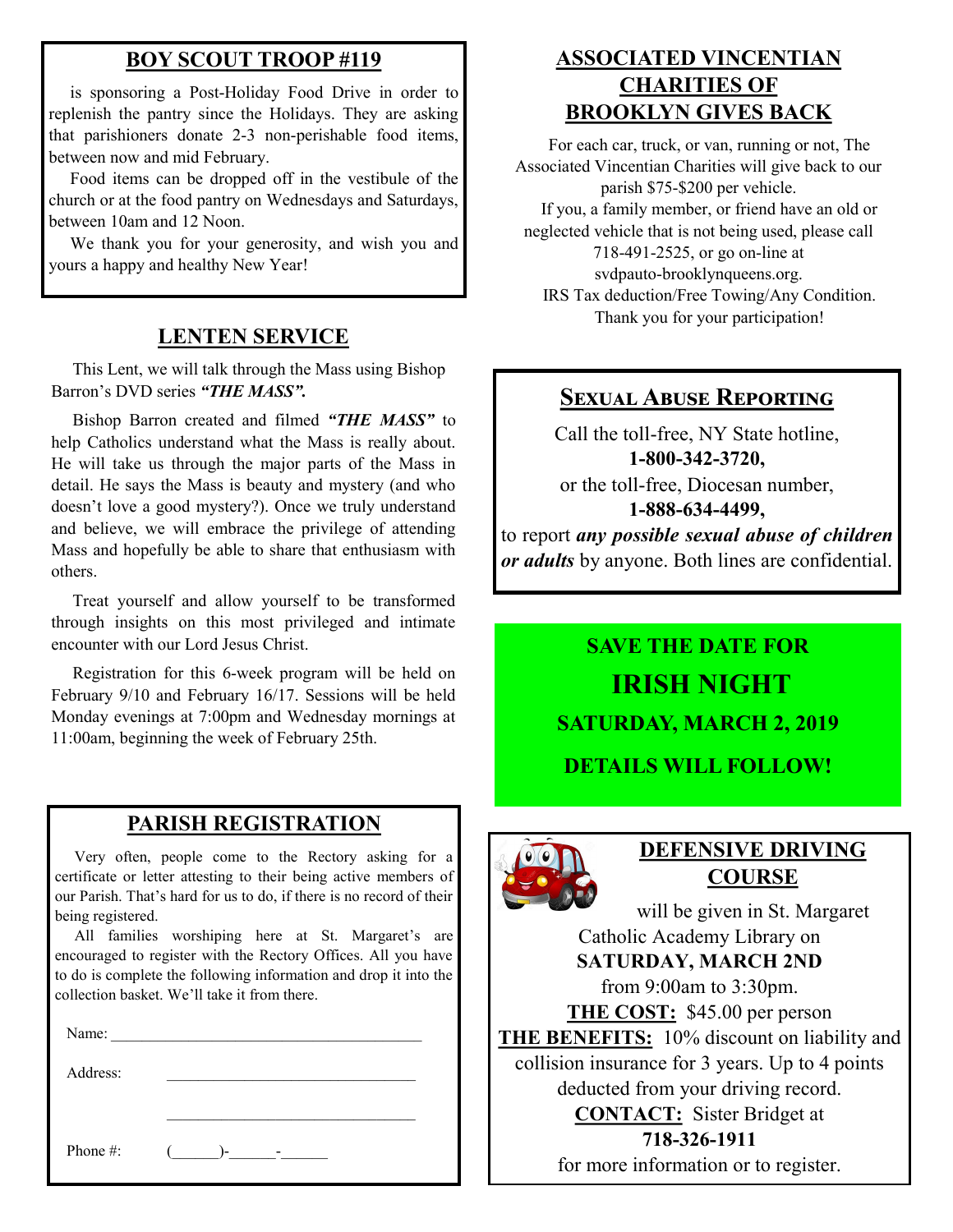## **~ St. Margaret Gift Shop ~**

Wednesdays, 12:00 - 4:00 pm Saturdays, 4:00 - 5:00 pm and Sundays, 9:00 am - 1:00 pm

We have a selection of religious goods: Rosaries - Medals - Gifts Crucifixes - Statues - Bibles other books **AND MORE!**

If we don't have it, we'll try to get it for you. The Gift Shop is located in the rectory. Please use the red side door in the parking lot. If the door is closed, please knock.

Contact us: **StMargGiftShop@yahoo.com**

## *~ Use Your Envelopes ~*

 Please use your donation envelopes. We send out over 900 each mailing, costing the Parish (you!) several hundred dollars each time, but it appears that less than one sixth are being used. We cannot issue annual donation statements for tax purposes unless we have information provided on the envelopes.

 *Families who do not use their envelopes will be deleted from the mailings during 2019.*

 We are in the process of updating and improving our recording system and expect to have it up and running **to issue statements beginning February 1.**

# **~ Monthly Memorial Mass ~**

 A **bi-lingual (English and Italian) memorial Mass with music** is celebrated each month for the repose of the souls of those who were buried from our church during the preceding month.

 While we no longer celebrate private memorial Masses, families who wish to have an annual or "month's mind" Mass offered for a loved one can join in this monthly celebration. Please contact the Rectory at 718-326-1911 to make the arrangements.

 **The next memorial Mass will be celebrated at 11:45 am Saturday, February 9.** 



*The ST. VINCENT dePAUL FOOD PANTRY*

 is located in the Convent, 66-25 79 Place.

#### **The Pantry is open every WEDNESDAY AND SATURDAY from 10:00 am to 12:00 Noon.**

 *Our Food Pantry is always in need of canned fruits and vegetables, dried pastas, rice, cereal, peanut butter, jams/jellies/preserves, tea and coffee, and similar "non-perishable" foods.*

*As always, thank you for your generosity!*

## **~ BLOOD DRIVE TODAY ~**

 St. Margaret Parish has sponsored many very successful blood donation drives in the past. There is still a **CRITICAL BLOOD SHORTAGE,** and the New York Blood Center is asking again for our help. St. Margaret Parish is sponsoring a **BLOOD DRIVE today, January 20, 2019** from 9:00 AM until 3:00 PM in the Parish Hall. To ensure that you will be able to donate blood, please remember to include foods rich in iron in your diet and to eat a good meal and drink plenty of fluids before you come.

 St. Margaret Parish blood donors have given the gift of life so generously in the past. **In 2018, a record 339 units of blood were collected at the St. Margaret Parish Blood Drives.** Please help us to keep up the good work and start the new year off right. Mark your calendar and plan on helping patients in need by making a blood donation once again.

 For more information and/or to make a blood donation appointment, please e-mail parishcalendar@aol.com.